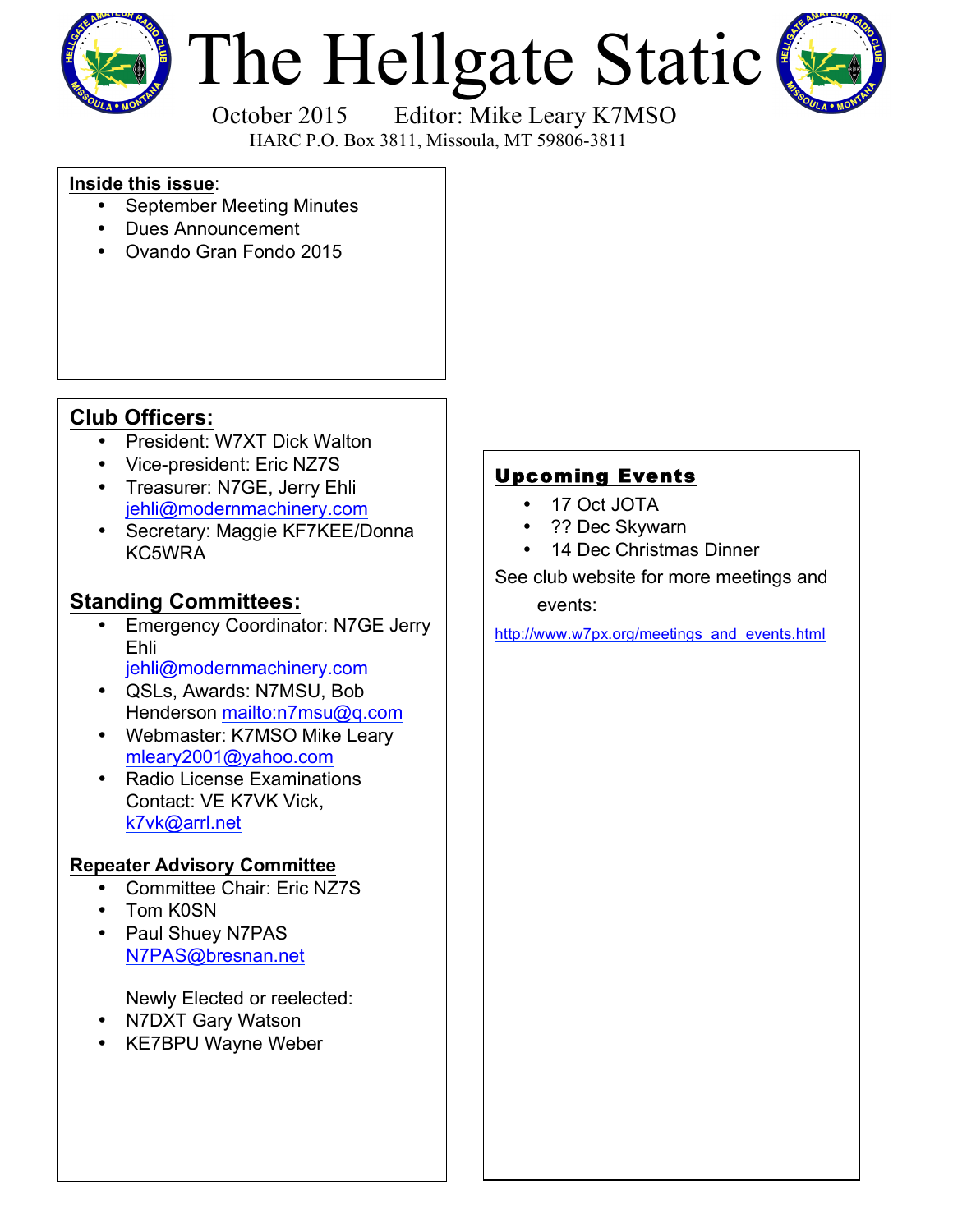#### **HARC Meeting Minutes September 14 2015 Latimer Fire Station**

- President Dick Walton W7XT called the meeting to order.The following were in attendance: Jerry Ehli N7GE, Eric Sedgwick NZ7S, Wayne Weber KE7BPU, Maggie Lough KF7KEE, Donna Pecastaing KC5WRA, Bob Henderson N7MSU, Bill Farrell W4YMA, Mike Leary K7MSO, Lewis Ball NQ7D, Larry Stipe K7GIS, Dean Pond N7DLP, Sandra Pond KF7GZR, Gary Watson N7DXT, Sam Saroff KG7QDX, Bryce Nordgren AF7RQ, Tom McGinley K7QA, Jerri Shuey N7JGS, Paul Shuey N7PAS.
- Donna Pecastaing KC5WRA moved to approve the Aug 10 minutes. Dean Pond N7DLP 2<sup>nd</sup>. Passed.
- Jerry Ehli N7GE Treasurer presented the Treasurer's Report for August 2015. Maggie Lough KF7KEE moved to approve the report. Donna Pecastaing KC6WRA 2<sup>nd</sup>. Passed.
- Election of a new trustee for the club call W7PX was done by secret ballot. Bob Black K7BA who had held the position for many years passed away in Feb. Mike Leary K7MSO was elected. The FCC regulation stipulate that the trustee of a club call is to be appointed by a club officer; accordingly, President Dick Walton appointed Mike Leary to that office.
- Dick issued last call for volunteers for the Ovando Gran Fondo event coming up on Sept 19 and passed out instructions. There will be 250 cyclists on a 60 mile course including 2 optional "challenge routes", as well as possible bear encounters.
- VHF Net Control Operators: Sep 16 Jerri Shuey N7JGS, Sep 23 Paul Shuey N7PAS, Sep 30 Bill Farrell W4YMA, Oct 7 Donna Pecastaing KC5WRA.
- Paul Shuey N7PAS moved to adjourn. Wayne Weber KE7BPU 2<sup>nd</sup>. Passed.

## **Early Bird Special on Club Dues!!!**

- - New members' dues \$23.00 (if paid at the time of testing)
- - Membership renewal for 2016 is \$30.00 if paid on or before 12/31/2015.
- - Membership renewal for 2016 is \$35.00 if paid on or after 1/1/2016.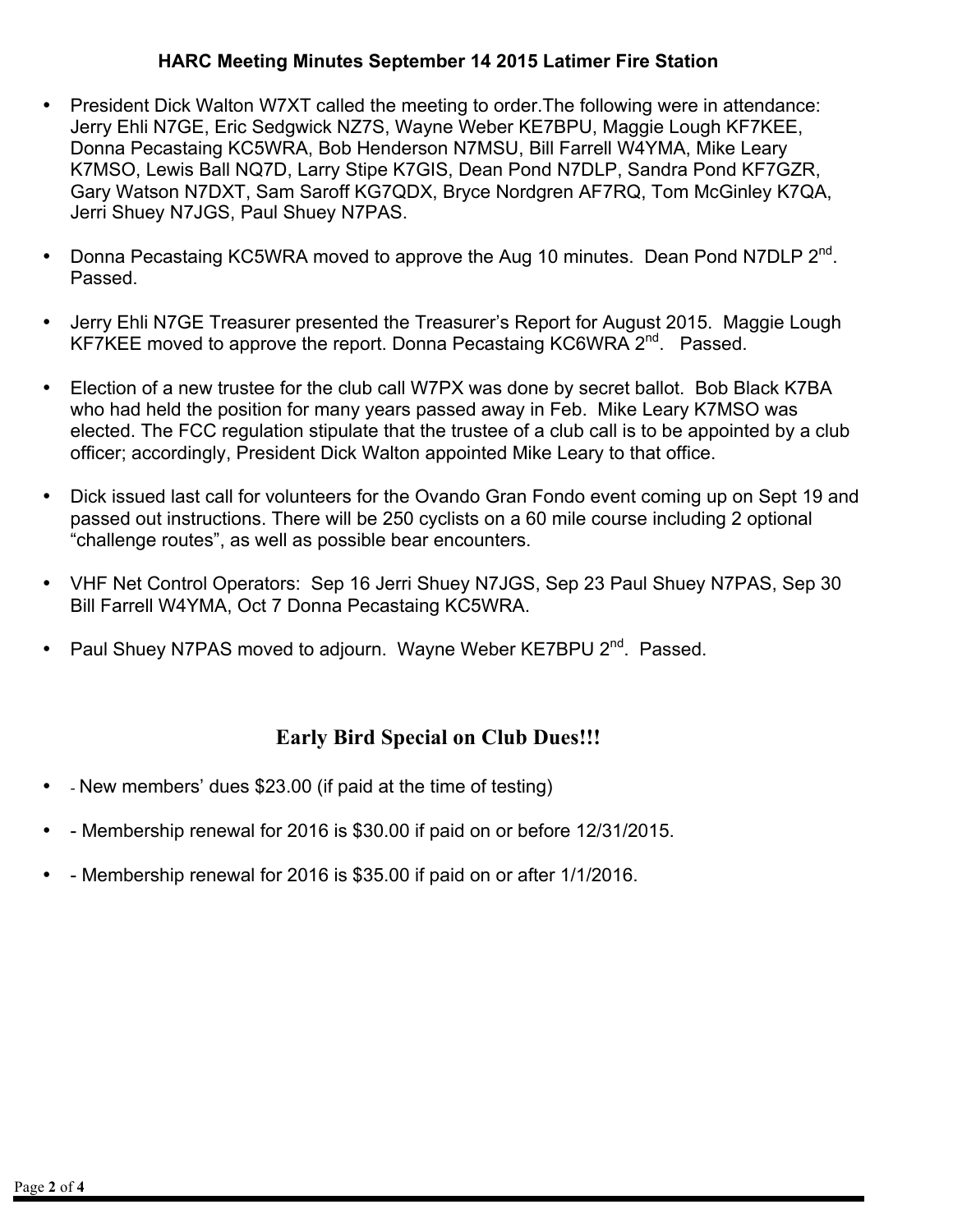#### **Bulletin from the Front Office October 2015**

Saturday, September  $19<sup>th</sup>$ , HARC once again provided essential communications for the Missoula Symphony Association's *Ovando Gran Fondo*. This marked the fourth year of the event, and fourth time that HARC members have provided this important service. The OGF is a 57, or more, bicycle ride through the Ovando valley and mountains to the north and east. It is a major fund raising event for the Symphony. Because of the lack of cell phone service in the area, and the dangers of the ride--dangers including the possibility of encounters with grizzly bears, in addition to that of spills on gravel roads--the radio communication we provide is crucial to the safety and success of the event.

As we have done in the past, we set up our headquarters and net control station on the porch of the Ovando school. In former years we have utilized the 146.800 repeater on Blanchard Ridge and 146.800 simplex. This year that repeater's coverage was wholly inadequate, due to a change in its antenna made last spring. Efforts to install the previous antenna were frustrated by lack of access to the repeater site. Accordingly, we were forced to set up a portable repeater at a high point on the course, one that appeared to be open to most of the communications posts. This repeater operated on 147.000, and we also used 147.000 simplex.

Unfortunately, this arrangement did not work as well as anticipated. To some extent the unsatisfactory performance was difficult to explain. For example, when we were using the 146.800 frequency the operators at each end of the Challenge Routes were able to communicate via simplex. That did not work on 147.000; they were forced to exchange their information through NCS.

Alas, awkward communication routing was not our only problem. One of our club officers, who shall remain unidentified for present purposes, forgot the antenna supports for the sweep riders' bicycles. Consequently, we were unable to use APRS, much to the disappointment of our APRS expert, K7GPS.

Next year we "highly resolve" (to borrow a pungent phrase from Lincoln) to do better, the lavish praise we are given by the Symphony Association not withstanding.

## **OGF HARC Stars**

- Dave Dobbins, K7GPS: Dave was our primary Net Control Operator. He set up the NCS and got it on the air before the first riders left Ovando. Dave resides in Cascade. He makes an extraordinary effort to help us with the OGF each year, driving to Lincoln after work on Friday, and coming on to Ovando at Oh-Dark-Thirty Saturday morning.
- Vick Applegate, K7VK: Vick again served very capably at the important safety position we call X-Ray.
- Keith Ball, K7MEA: Keith did double duty, first manning Charlie, the Kozy Korner junction, then moving to Lima. This was Keith's first year working with us. We hope he will be with us in the future.